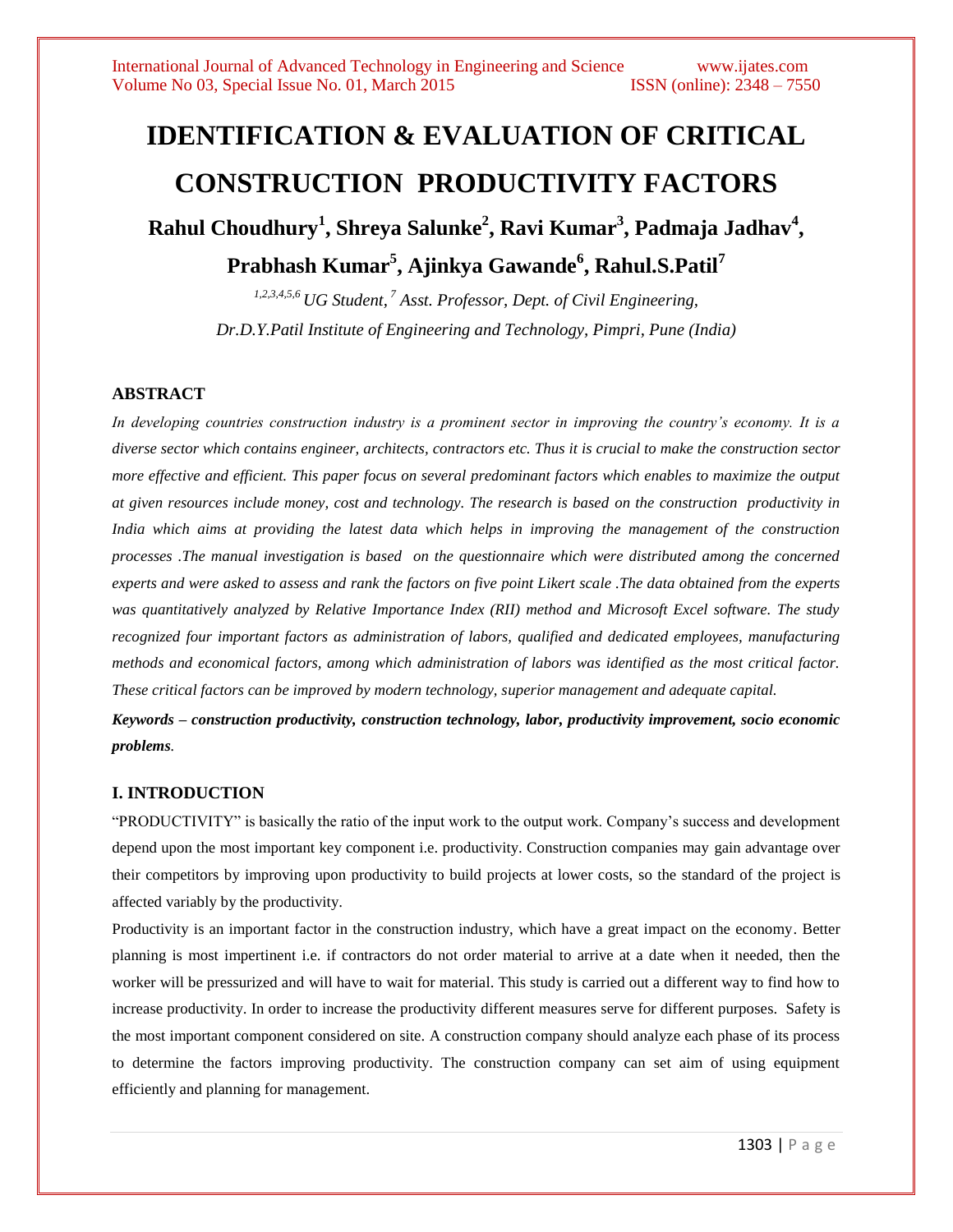#### **II. LITERATURE REVIEW**

In the past this type of case study and research shows there are different factors which affect the productivity, but still there are numbers of anonymous factors further need to be studied even in developing countries. Experts and researchers have made several contributions for improving construction productivity all over the world.

(MistrySoham and Bhatt Rajiv,2013)A survey was carried out in Gujarat region on civil contractors, all 51 responses were analyzed by Analytic Hierarchy Process(AHP) and Relative Important Index(RII) through which five most critical factors were identified i.e. delay in payments, skill of labour , shortage of material, motivation of labour and clarity of technical specification. Critical factors according to AHP technique were rain, temperature, high wind, motivation of labour and physical fatigue.(Mohamed S. Abdel-Wahab et al. 2007) A survey of the existing literature relating to skills and productivity suggests common factors namely: logistics and late material delivery, workforce skills, labour training and Education attainment. It is concluded ultimately, that the existing evidence linking skills and productivity is inconsistent without providing training to skills development. (Serdar Durdyev et al. 2013) Qualitative data collected through references formed the basis for questionnaire surveys conducted among the experts and these references revealed 28 labour productivity constraining factors, however after the reliability test was conducted questionnaire based on corrected scale merely consisted 24 of the factors. (Ibrahim Mahamid et al. 2013) conducted a study to identify the main factors affecting labor productivity in Palestinian(Saudi Arabia) building construction projects. He concluded that the top five factors variably affecting labor productivity in construction are: retread, lack of co-operation and communication between construction parties, financial status of the owner, lack of labor experience and lack in materials. (Soekiman et al. 2011) The groups of factors that give high effect are: supervision, material, execution plan and design. Moreover, for large companies including above these factors equipment factors have also high effect and in small and medium companies, consultant factors also need special attention. All past researches tried to show that health and safety factors has not been a concern of small/medium companies and has some effect, while large companies are better, although not as major concern and has average effect. (Nabil Ailabouni1 and Kassim Gidado,2009) This research aims at developing regression models for predicting changes in productivity, when the underlying factors affecting productivity are varied. These factors were broadly categorized as general work environment, organizational work policies, group dynamics and interpersonal relationships and personal competence of the employees as applicable to the construction industry in the United Arab Emirates (UAE). The most significant factors amongst these were determined through surveys using the Severity Index and Chi Square computations for significance. (H. Randolph Thomas,1 Member, ASCE, and Iacovos Yiakoumis2, 1987) The factor model states that there are many factors which cause disturbances to better performance. If these factors can be analyzed from actual productivity data, one is left with an ideal productivity curve, which can be used to predict future performance. Methods for collecting and combining data from various projects are presented and illustrated using actual productivity data from three commercial construction projects. The factor model is display by considering the effect of temperature and relative humidity on productivity. The results of the weather model are compared to similar relationships reported by other researchers and the factor and weather model appear to be valid. The relationship developed by the researchers is consistent with those reported in the literature. (Gerald P. Klanaca and Eric L. NelsonbA, 2004) A loss of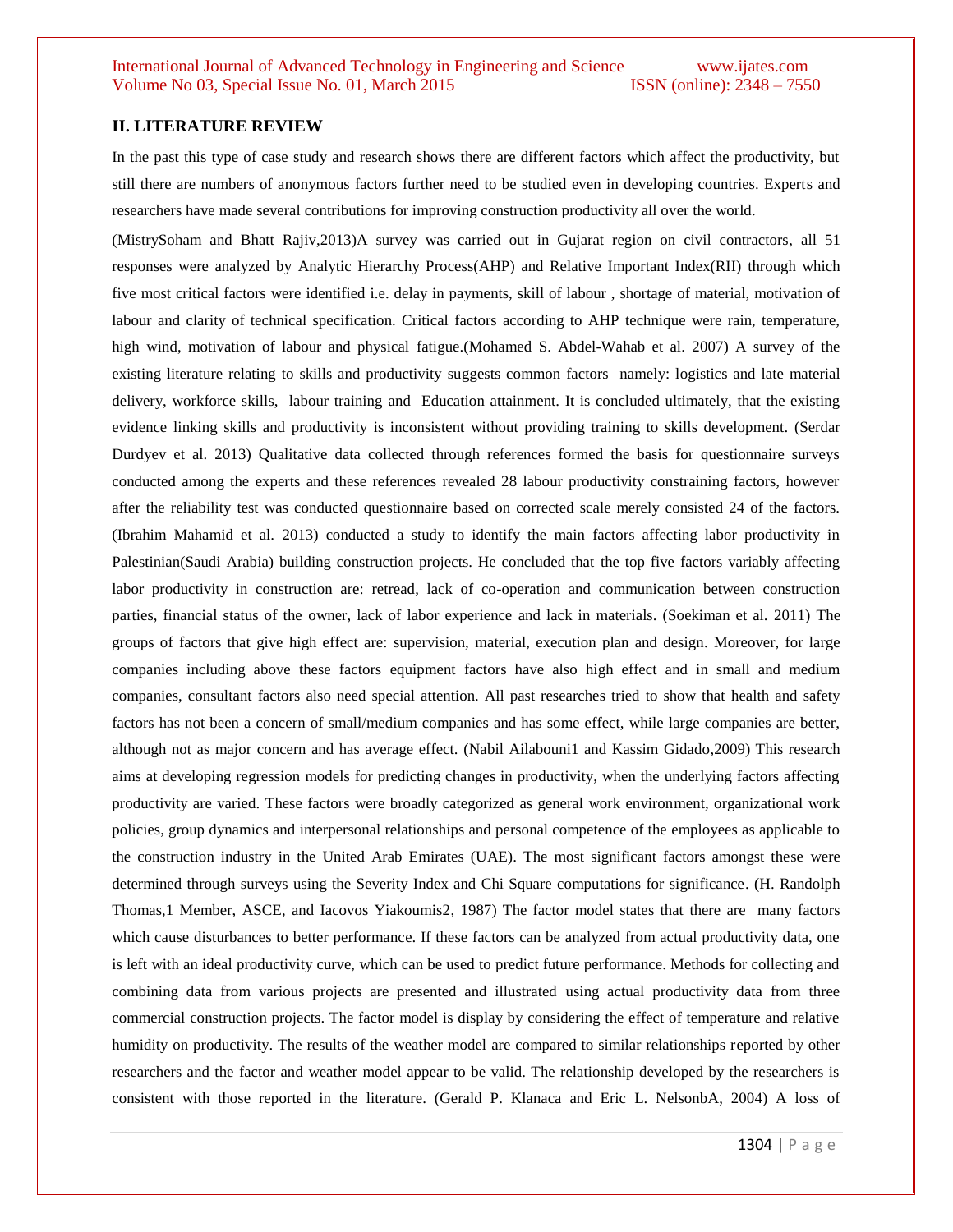productivity represent loss of efficiency which arises when productivity is influenced by events for which the contractor is not responsible and is allow to additional compensation. Loss productivity claims are one of many types of claims asserted on construction projects. Contractors assert claims for loss of productivity when the anticipated means, methods, techniques, scheduling or work sequence are altered by events or circumstances outside the contractor's control, and the contractor is entitled to relief for the loss. **(**Mojtaba Afsharian et al. 2013**)** At the firm level productivity growth reveals that resources have been used efficiently and this situation causes decrease in the costs. A firm, therefore, can reduce the prices of its products while maintaining or increasing profit margins. At the national level, productivity is one of the main determinant of economic growth and progress. Productivity growth provides to decrease in rate of inflation and it also develops the competitiveness of domestic firms. (JiukunDai et al. 2009) All critical factors in a descending order of their negative impact on construction productivity as measured by the converted factor score were represented by the following: construction equipment, materials, tools and consumables, engineering drawing management, direction and coordination, project management, training, craft worker qualification, superintendent competency, and foreman competency. Although there were differences observed in the latent factors between trades and between supervisors and craft workers. (Khaled Mahmoud El-Gohary, M.Eng.; and RemonFayek Aziz, Ph.D,2014) Construction industry sectors have been experiencing chronic problems such as poor management, inferior working conditions and insufficient quality. To improve construction labor productivity, one must identify and recognize the influence of the primary factors affecting productivity. This study reveals the importance of management factors on construction labor productivity over the other two categories, labor/human and industry. Despite the importance of management factors, they are almost unpredictable, especially during the bidding phase. (Enno Koehn, M. ASCE and Gerald Brown,1986) Labor productivity is of most and prime interest to the any construction project of any nation. In response to this concern, this paper investigates labor productivity factors for 47 countries throughout the world the data obtained from a survey of international contractors and available literature show that productivity factors can vary quite widely for different country. It is a measure of the spread of the data and a method to appraise the overall experience of different contractors working in the specific countries involved.

#### **III. METHODOLOGY**

Study comprised of manual research conducted in 3 phases:

1) Preparation of the structured questionnaire and distribution among the experts.

2) Collection of data and overall identification of the critical factors by RII method and short listing the factors which have an adverse effect on the construction industry.

3) Collection and analysis of critical factors based on RII from four different category of experts.

The questionnaire factors were collected from various journal papers and internet. Eight main factors were recognized which were further subdivided into total 68 factors. 172 questionnaires were circulated among the 4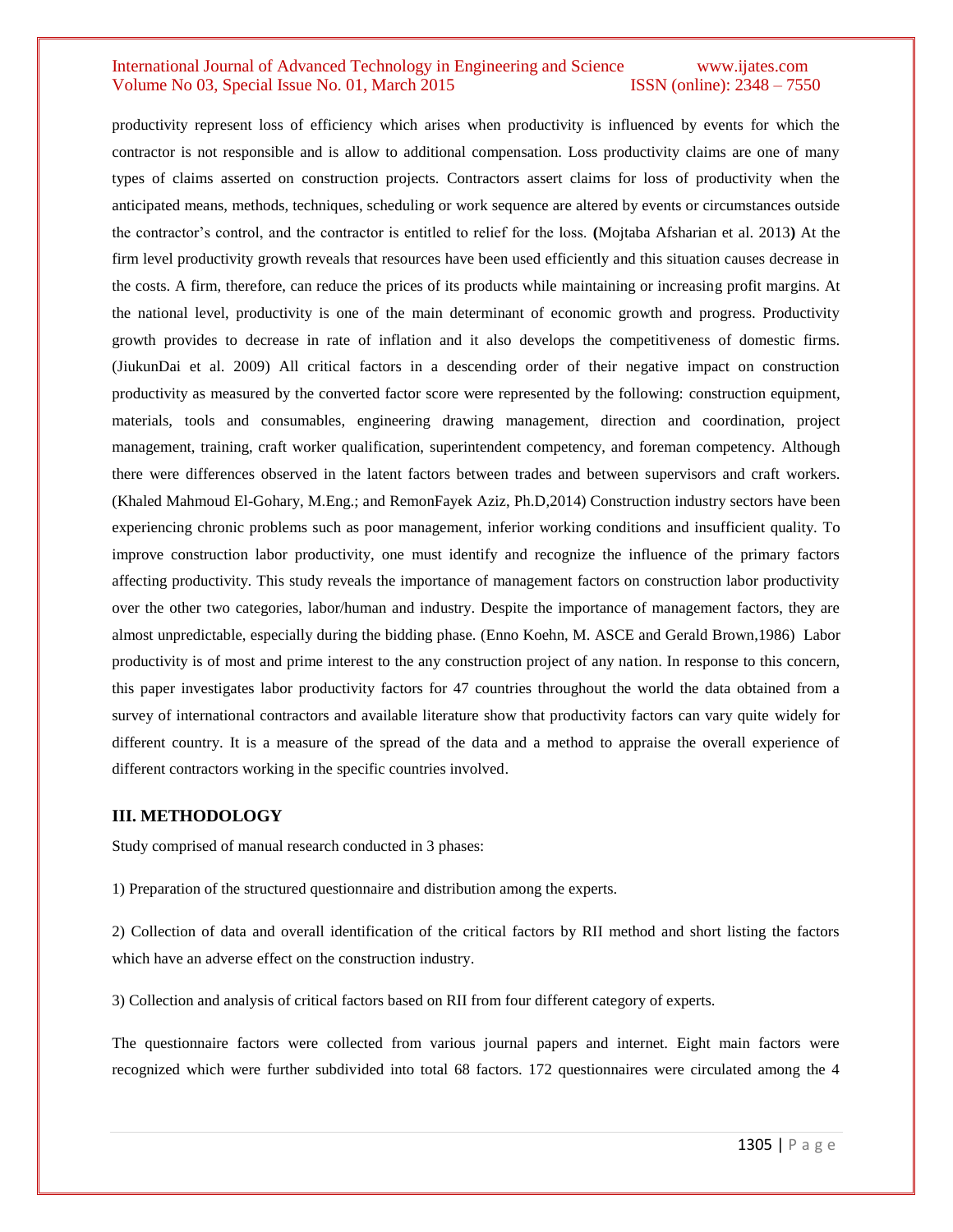categorized experts all over India and 126 questionnaire were received in response, out of which 41 responses were from engineers, 34 from contractors, 29 from architects and 22 from clients.

Analysis of all the factors was done by Relative importance index (RII) method. The equation for the RII is given by;

$$
RII = \frac{\sum (Wi * Fi)}{S * N}
$$

Where,

 $Wi = Weightage of the given factors,$ 

 $Fi$  = Frequency of occurance of given factor,

 $S =$  Number of divisions on the weightage scale (5 point Likert Scale),

 $N =$  Number of Responses.

The pie chart no.1 given below gives the detail about the sub division of the questionnaire distributed among the experts. Table no.1 gives the detail about the questionnaire distributed. The frequency given in the table has a weightage ranking from 5 to 1 where, 5 has the maximum weightage and 1 has the minimum weightage. The weightage decreases from 5 to 1 according to the importance of the factor.



**Fig. 1: Distribution of questionnaire among the experts.**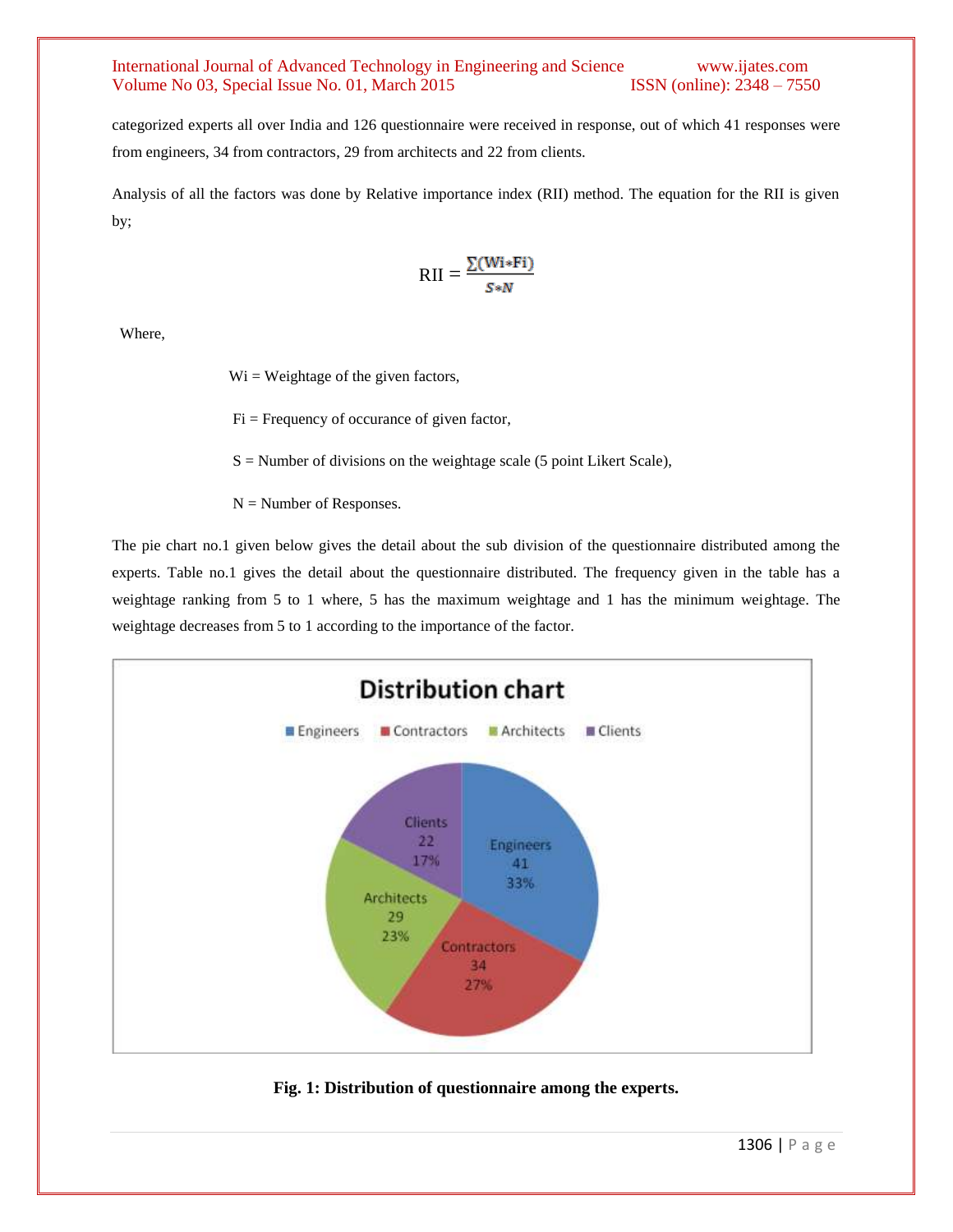|                 |                |                                         |     |    | <b>FREQUENCY OF OCCURANCE</b> | <b>RII</b>              |                         |       |
|-----------------|----------------|-----------------------------------------|-----|----|-------------------------------|-------------------------|-------------------------|-------|
| SR.NO           | <b>FACTORS</b> | <b>PRODUCTIVITY FACTORS</b>             | 5   | 4  | 3                             | $\overline{2}$          | 1                       |       |
| $\mathbf 1$     | A1             | 1) Safety                               | 78  | 45 | 3                             | $\mathbf 0$             | 0                       | 0.919 |
| $\overline{2}$  | A2             | 2) Timeliness                           | 22  | 88 | 15                            | $\mathbf{1}$            | 0                       | 0.807 |
| 3               | A3             | 3) Quality                              | 24  | 34 | 52                            | 10                      | 6                       | 0.695 |
| 4               | A4             | 4) Productivity                         | 94  | 22 | 8                             | $\overline{2}$          | 0                       | 0.930 |
|                 |                | Labour productivity                     |     |    |                               |                         |                         |       |
| 5               | <b>B1</b>      | 1) Administration of labour             | 103 | 20 | $\overline{\mathbf{3}}$       | $\overline{\mathbf{0}}$ | $\overline{\mathbf{0}}$ | 0.958 |
| 6               | <b>B2</b>      | 2) Technical clarity                    | 56  | 67 | 3                             | $\mathbf 0$             | $\mathbf 0$             | 0.884 |
| $\overline{7}$  | B <sub>3</sub> | 3) Capability of labour                 | 76  | 41 | 6                             | $\overline{2}$          | $\mathbf{1}$            | 0.900 |
| 8               | <b>B4</b>      | 4) Payment delay                        | 57  | 45 | 7                             | 16                      | $\mathbf{1}$            | 0.823 |
| 9               | <b>B5</b>      | 5) Weather situation                    | 41  | 64 | 14                            | 6                       | $\mathbf{1}$            | 0.819 |
| 10              | <b>B6</b>      | 6) Safety issues                        | 75  | 46 | 4                             | $\mathbf 1$             | 0                       | 0.909 |
| 11              | <b>B7</b>      | 7) Impractical schedule                 | 47  | 61 | $\overline{7}$                | 8                       | $\overline{2}$          | 0.822 |
| 12              | B <sub>8</sub> | 8) Shortage of skilled labour           | 48  | 56 | 16                            | 6                       | 0                       | 0.831 |
| 13              | B <sub>9</sub> | 9) Communication issues                 | 60  | 42 | 21                            | $\mathbf 1$             | $\overline{2}$          | 0.849 |
|                 |                | <b>Equipments factor</b>                |     |    |                               |                         |                         |       |
| 14              | C1             | 1) Greater use of mechanized equipments | 60  | 63 | 3                             | $\mathbf 0$             | 0                       | 0.890 |
| 15              | C <sub>2</sub> | 2) Maintainance and repairs             | 84  | 29 | 11                            | $\overline{2}$          | 0                       | 0.909 |
| 16              | C <sub>3</sub> | 3) Ineffectiveness of equipments        | 57  | 24 | 33                            | 10                      | $\overline{2}$          | 0.796 |
| 17              | C4             | 4) Size and capacity                    | 51  | 54 | 16                            | 5                       | 0                       | 0.839 |
| 18              | C <sub>5</sub> | 5) Efficiency                           | 91  | 26 | 8                             | 1                       | 0                       | 0.926 |
| 19              | C <sub>6</sub> | 6) Versatility                          | 22  | 56 | 43                            | 3                       | 0                       | 0.744 |
| 20              | C <sub>7</sub> | 7) Investment cost and depreciation     | 51  | 40 | 31                            | 4                       | 0                       | 0.819 |
| 21              | C <sub>8</sub> | 8) Keeping records of repair            | 40  | 38 | 43                            | 5                       | 0                       | 0.779 |
| $\overline{22}$ | C9             | 9) Performance of equipment             | 85  | 35 | $6\overline{6}$               | $\overline{\mathbf{0}}$ | $\overline{\mathbf{0}}$ | 0.925 |
| 23              | C10            | 10) Utilization of available equipment  | 82  | 24 | 20                            | $\mathbf 0$             | 0                       | 0.898 |
|                 |                | Socio-economic factor                   |     |    |                               |                         |                         |       |
| 24              | D <sub>1</sub> | 1) Economical factors                   | 39  | 79 | 5                             | 4                       | 0                       | 0.847 |
| 25              | D <sub>2</sub> | 2) Delay in arrival of materials        | 54  | 36 | 25                            | 11                      | 0                       | 0.811 |
| 26              | D <sub>3</sub> | 3) Over crowded work area               | 48  | 27 | 38                            | 9                       | 4                       | 0.768 |
| 27              | D <sub>4</sub> | 4) Shortage of transportation means     | 47  | 38 | 30                            | 9                       | $\overline{2}$          | 0.788 |
| 28              | D <sub>5</sub> | 5) Lack of economic motivation system   | 57  | 34 | 24                            | $\overline{7}$          | 4                       | 0.811 |
| 29              | D <sub>6</sub> | 6) Quality of raw material              | 89  | 18 | 18                            | $\mathbf 1$             | 0                       | 0.909 |
| 30              | D7             | 7) Laws by government                   | 72  | 38 | 16                            | 0                       | 0                       | 0.888 |
| 31              | D <sub>8</sub> | 8) Acquition of land                    | 79  | 33 | 14                            | $\pmb{0}$               | 0                       | 0.903 |
| 32              | D <sub>9</sub> | 9) Material scarcity                    | 42  | 49 | 25                            | 10                      | 0                       | 0.795 |
|                 |                | Human resource factor                   |     |    |                               |                         |                         |       |
| <b>33</b>       | <b>E1</b>      | 1) Qualified and dedicated employees    | 100 | 24 | $\mathbf{1}$                  | $\mathbf{1}$            | $\overline{\mathbf{0}}$ | 0.953 |

# **Table 1: Overall RII of the factors**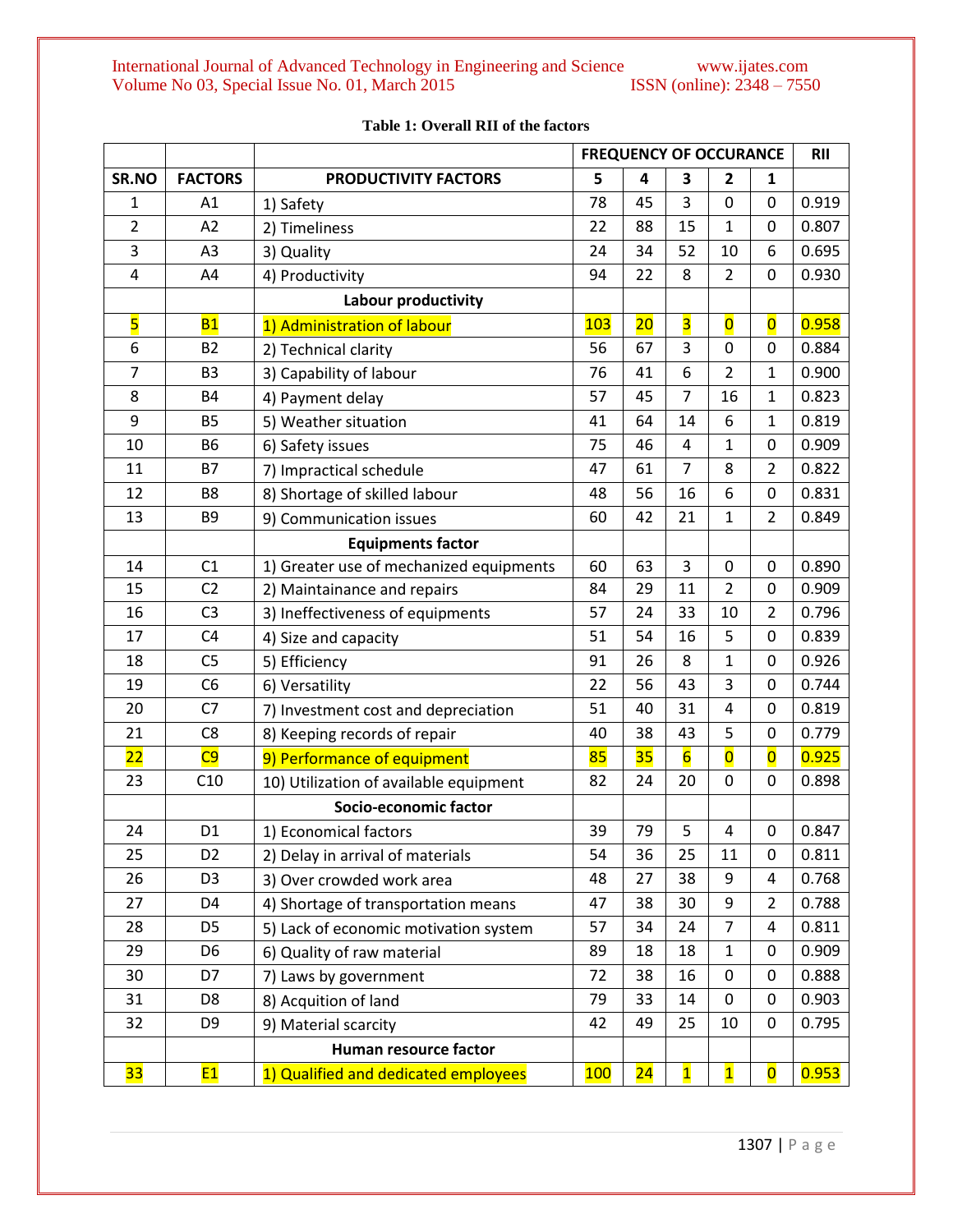| 34 | E <sub>2</sub> | 2) Relation between administration and<br>employee       | 67  | 56 | 1                       | $\mathbf 0$             | $\overline{2}$ | 0.895 |
|----|----------------|----------------------------------------------------------|-----|----|-------------------------|-------------------------|----------------|-------|
| 35 | E <sub>3</sub> | 3) Management factors                                    | 83  | 36 | $\overline{7}$          | $\mathbf 0$             | 0              | 0.920 |
| 36 | E4             | 4) Enthusiasm                                            | 48  | 62 | 17                      | 3                       | 1              | 0.866 |
| 37 | E <sub>5</sub> | 5) Encouragement for good performance                    | 36  | 75 | 11                      | $\overline{4}$          | 0              | 0.826 |
| 38 | E <sub>6</sub> | 6) Giving compliments for good jobs                      | 52  | 63 | 10                      | $\mathbf{1}$            | 0              | 0.863 |
| 39 | E7             | 7) Management and coordination factors                   | 93  | 32 | 0                       | $\mathbf 1$             | 0              | 0.944 |
| 40 | E8             | 8) Project preparation                                   | 74  | 49 | $\overline{2}$          | $\mathbf 0$             | $\mathbf{1}$   | 0.909 |
| 41 | E9             | 9) Healthy work atmosphere                               | 47  | 68 | 11                      | $\mathbf 0$             | 0              | 0.857 |
| 42 | E10            | 10) Working time factors                                 | 36  | 79 | 9                       | $\mathbf 1$             | $\mathbf{1}$   | 0.834 |
| 43 | E11            | 11) Several shifts                                       | 20  | 75 | 22                      | 9                       | 0              | 0.768 |
| 44 | E12            | 12) Lack of struggle                                     | 8   | 81 | 24                      | 13                      | 0              | 0.733 |
| 45 | E13            | 13) Absence of supervisor                                | 48  | 48 | 15                      | 12                      | $\overline{2}$ | 0.798 |
|    |                | <b>Technological factors</b>                             |     |    |                         |                         |                |       |
| 46 | F1             | 1) Manufacturing methods                                 | 100 | 23 | $\overline{\mathbf{1}}$ | $\overline{\mathbf{1}}$ | $\mathbf{1}$   | 0.949 |
| 47 | F <sub>2</sub> | 2) Drawings and conditions                               | 61  | 57 | $\overline{7}$          | $\mathbf 0$             | $\mathbf{1}$   | 0.880 |
| 48 | F <sub>3</sub> | 3) Modularization and prefabrication                     | 36  | 80 | 9                       | $\mathbf{1}$            | $\mathbf 0$    | 0.839 |
| 49 | F4             | 4) Cost assessment                                       | 81  | 38 | 6                       | 1                       | 0              | 0.915 |
| 50 | F <sub>5</sub> | 5) Software and hardware technology                      | 75  | 39 | 10                      | $\overline{2}$          | 0              | 0.896 |
|    |                | <b>Conflicts in construction</b>                         |     |    |                         |                         |                |       |
| 51 | G1             | 1) Poor human resource administration                    | 43  | 46 | 18                      | 17                      | $\overline{2}$ | 0.776 |
| 52 | G <sub>2</sub> | 2) Labour strike                                         | 22  | 61 | 11                      | 26                      | 6              | 0.706 |
| 53 | G <sub>3</sub> | 3) Mismatch in capacities in customers and<br>architects | 9   | 64 | 16                      | 33                      | 4              | 0.665 |
| 54 | G4             | 4) Tendancy to hold responsible others                   | 14  | 62 | 18                      | 25                      | $\overline{7}$ | 0.680 |
| 55 | G <sub>5</sub> | 5) Arguement among the team members                      | 16  | 60 | 24                      | 23                      | 3              | 0.700 |
| 56 | G <sub>6</sub> | 6) Confusion among the labours                           | 20  | 60 | 24                      | 19                      | $\overline{3}$ | 0.719 |
|    |                | <b>Construction mistakes, faults and concepts</b>        |     |    |                         |                         |                |       |
| 57 | H1             | 1) Advance site layout                                   | 78  | 39 | 4                       | 5                       | $\pmb{0}$      | 0.901 |
| 58 | H <sub>2</sub> | 2) Nature of project                                     | 65  | 50 | 8                       | 3                       | 0              | 0.880 |
| 59 | H3             | 3) Misuse of time schedule                               | 24  | 72 | 10                      | 20                      | $\mathbf 0$    | 0.758 |
|    |                | <b>Natural factors</b>                                   |     |    |                         |                         |                |       |
| 60 | 1              | 1) Bad weather                                           | 18  | 65 | 14                      | 26                      | 3              | 0.709 |
| 61 | 12             | 2) Change in weather                                     | 8   | 76 | 23                      | 14                      | 5              | 0.707 |
| 62 | 13             | 3) Temperature differences                               | 21  | 62 | 22                      | 19                      | $\overline{2}$ | 0.728 |
| 63 | 14             | 4) Rain                                                  | 27  | 56 | 22                      | 17                      | 4              | 0.734 |
| 64 | 15             | 5) High winds                                            | 10  | 65 | 19                      | 25                      | $\overline{7}$ | 0.673 |
| 65 | 16             | 6) Earthquakes                                           | 16  | 44 | 23                      | 25                      | 18             | 0.623 |
| 66 | 17             | 7) Landslides                                            | 14  | 53 | 14                      | 30                      | 15             | 0.633 |
| 67 | 18             | 8) Floods                                                | 16  | 51 | 18                      | 32                      | 9              | 0.652 |
| 68 | $ 9\rangle$    | 9) Drought                                               | 12  | 50 | 24                      | 33                      | $\overline{7}$ | 0.642 |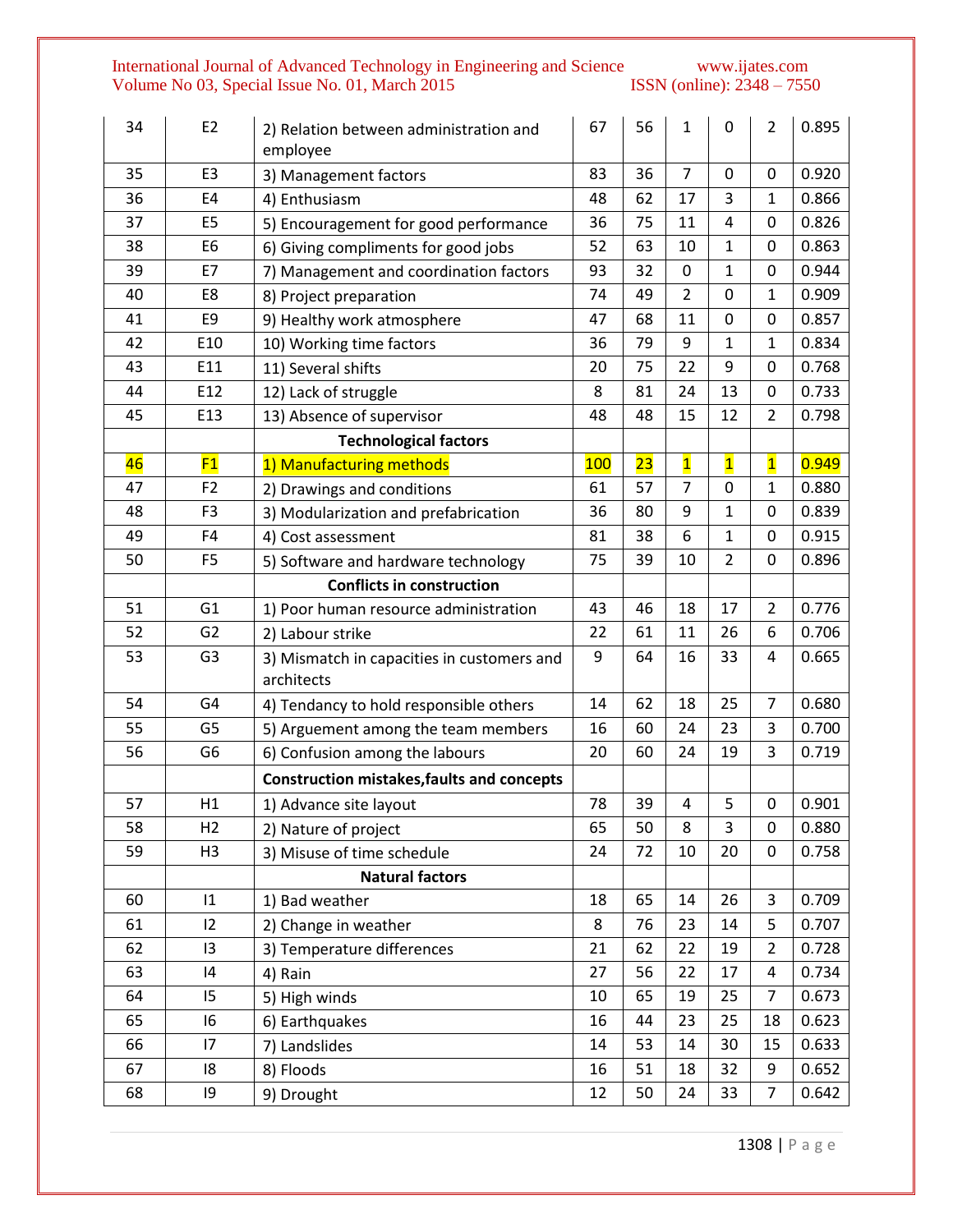The factors were overall analyzed and even analysed individually according to engineer, client, architect and contractor perspective respectively. Thus according to this method the top 4 factors identified were administration of labors, performance of equipment, manufacturing methods and qualified and dedicated employees. The following table no.2 shows the factors identified by the perspective of individual expert.

|                | {1-41} ENGINEER |                |                |                |                |       | {42-76} CONTRACTORS |                |                |              |                |       | {77-105} ARCHITECTS |                |                |                |              |       |                | {106-126} CLIENTS |              |   |             |              |  |  |
|----------------|-----------------|----------------|----------------|----------------|----------------|-------|---------------------|----------------|----------------|--------------|----------------|-------|---------------------|----------------|----------------|----------------|--------------|-------|----------------|-------------------|--------------|---|-------------|--------------|--|--|
| <b>FTRS</b>    | 5               | 4              | 3              | $\overline{2}$ | 1              | RII   | 5                   | 4              | 3              | 2            | $\mathbf{1}$   | RII   | 5                   | 4              | 3              | 2              | $1\,$        | RII   | 5              | 4                 | 3            | 2 | 1           | RII          |  |  |
| A1             | 27              | 12             | 2              | $\pmb{0}$      | 0              | 0.921 | 22                  | 11             | $\mathbf{1}$   | 0            | 0              | 0.897 | 20                  | 9              | 0              | 0              | 0            | 0.937 | $\overline{7}$ | 14                | 0            | 0 | 0           | 0.866        |  |  |
| A <sub>2</sub> | 9               | 29             | 2              | 1              | 0              | 0.824 | 9                   | 18             | $\overline{7}$ | 0            | 0              | 0.788 | 0                   | 23             | 6              | 0              | 0            | 0.758 | 4              | 17                | 0            | 0 | 0           | 0.838        |  |  |
| A3             | 10              | 11             | 17             | $\mathbf{1}$   | 2              | 0.726 | 10                  | 5              | 12             | 5            | $\overline{2}$ | 0.674 | 0                   | 5              | 18             | 4              | 2            | 0.579 | 4              | 13                | 4            | 0 | 0           | 0.8          |  |  |
| A4             | 34              | 6              | 0              | 1              | 0              | 0.956 | 23                  | 6              | 4              | 1            | 0              | 0.874 | 17                  | 8              | 4              | 0              | 0            | 0.889 | 19             | 2                 | 0            | 0 | 0           | 0.98         |  |  |
| <b>B1</b>      | 35              | 6              | 0              | $\pmb{0}$      | 0              | 0.97  | 22                  | 10             | $\overline{2}$ | 0            | 0              | 0.891 | 25                  | 3              | 1              | 0              | 0            | 0.965 | $\overline{2}$ |                   |              |   |             | 0.99         |  |  |
| <b>B2</b>      | 25              | 16             | $\mathbf 0$    | 0              | 0              | 0.921 | 12                  | 19             | 3              | 0            | 0              | 0.828 | 12                  | 17             | 0              | 0              | 0            | 0.882 | 6              | 15                | 0            | 0 | $\mathbf 0$ | 0.857        |  |  |
| B3             | 24              | 14             | $\mathbf{1}$   | $\mathbf{1}$   | 1              | 0.887 | 15                  | 14             | 4              | 1            | 0              | 0.828 | 17                  | 11             | 1              | 0              | 0            | 0.91  | 18             | 1                 | 2            | 0 | 0           | 0.952        |  |  |
| <b>B4</b>      | 16              | 15             | 3              | 7              | 0              | 0.795 | 6                   | 21             | 3              | 3            | $1\,$          | 0.742 | 14                  | 8              | 1              | 6              | 0            | 0.806 | 16             | $\mathbf{1}$      | 4            | 0 | 0           | 0.914        |  |  |
| <b>B5</b>      | 14              | 23             | $\mathbf{1}$   | 3              | 0              | 0.834 | 3                   | 25             | 5              | 1            | 0              | 0.754 | 5                   | 13             | 8              | 2              | $\mathbf{1}$ | 0.731 | 19             | 2                 | 0            | 0 | 0           | 0.98         |  |  |
| <b>B6</b>      | 26              | 13             | 2              | $\pmb{0}$      | 0              | 0.917 | 23                  | 8              | $\overline{2}$ | $\mathbf{1}$ | 0              | 0.885 | 22                  | $\overline{7}$ | 0              | 0              | 0            | 0.951 | 4              | 17                | 0            | 0 | 0           | 0.838        |  |  |
| <b>B7</b>      | 14              | 17             | 3              | 6              | 1              | 0.78  | 11                  | 20             | 2              | 1            | 0              | 0.817 | 6                   | 18             | 2              | $\overline{2}$ | $1\,$        | 0.779 | 15             | 6                 | 0            | 0 | 0           | 0.942        |  |  |
| B8             | 11              | 14             | 11             | 15             | 0              | 0.848 | 6                   | 25             | 2              | $\mathbf{1}$ | 0              | 0.788 | 14                  | 12             | 3              | 0              | 0            | 0.875 | 16             | 5                 | 0            | 0 | 0           | 0.952        |  |  |
| B <sub>9</sub> | 24              | 13             | 3              | 0              | 1              | 0.887 | 5                   | 15             | 13             | 1            | 0              | 0.72  | 11                  | 12             | 5              | 0              | 0            | 0.813 | 17             | 4                 | 0            | 0 | 0           | 0.961        |  |  |
| C1             | 19              | 20             | 2              | 0              | 0              | 0.882 | 21                  | 13             | 0              | 0            | 0              | 0.897 | 18                  | 10             | 1              | 0              | 0            | 0.917 | 2              | 19                | 0            | 0 | 0           | 0.819        |  |  |
| C <sub>2</sub> | 26              | 8              | 5              | $\overline{2}$ | 0              | 0.882 | 22                  | 10             | $\overline{2}$ | 0            | 0              | 0.891 | 17                  | 8              | 4              | 0              | 0            | 0.889 | 18             | 3                 | 0            | 0 | 0           | 0.971        |  |  |
| C3             | 17              | 5              | 12             | 6              | 1              | 0.751 | 8                   | 6              | 17             | 3            | 0              | 0.691 | 10                  | 13             | 4              | 1              | $\mathbf{1}$ | 0.806 | 21             | 0                 | 0            | 0 | 0           | $\mathbf 1$  |  |  |
| C4             | 19              | 15             | 6              | $\mathbf{1}$   | 0              | 0.853 | 5                   | 22             | 3              | 4            | 0              | 0.742 | 5                   | 17             | $\overline{7}$ | 0              | 0            | 0.786 | 21             | 0                 | 0            | 0 | 0           | $\mathbf{1}$ |  |  |
| C <sub>5</sub> | 34              | $\overline{4}$ | 2              | $\mathbf{1}$   | 0              | 0.946 | 14                  | 15             | 5              | 0            | 0              | 0.828 | 22                  | 6              | 1              | 0              | 0            | 0.944 | 18             | 1                 | 2            | 0 | 0           | 0.952        |  |  |
| C <sub>6</sub> | 6               | 21             | 13             | $\mathbf{1}$   | 0              | 0.756 | 5                   | 18             | 9              | 2            | 0              | 0.731 | $\overline{7}$      | 13             | 9              | 0              | 0            | 0.786 | 4              | 3                 | 14           | 0 | 0           | 0.704        |  |  |
| C7             | 14              | 19             | 7              | 1              | 0              | 0.824 | 7                   | 8              | 18             | 1            | 0              | 0.702 | 11                  | 11             | 5              | 2              | 0            | 0.813 | 18             | 2                 | 1            | 0 | 0           | 0.961        |  |  |
| C8             | 15              | 15             | 9              | 2              | 0              | 0.809 | 6                   | 12             | 14             | 2            | 0              | 0.708 | 16                  | 7              | 5              | $\mathbf{1}$   | 0            | 0.862 | 3              | 4                 | 14           | 0 | 0           | 0.695        |  |  |
| C <sub>9</sub> | 37              | $\overline{4}$ | $\overline{0}$ | $\overline{0}$ | $\overline{0}$ | 0.98  | 11                  | 21             | $\overline{2}$ | 0            | 0              | 0.828 | 17                  | 10             | 2              | 0              | 0            | 0.903 | 19             | 0                 | 2            | 0 | 0           | 0.961        |  |  |
| C10            | 31              | 6              | 4              | 0              | 0              | 0.931 | 15                  | 18             | 11             | 0            | 0              | 0.93  | 15                  | 9              | 5              | 0              | 0            | 0.868 | 19             | $\mathbf{1}$      | $\mathbf{1}$ | 0 | 0           | 0.971        |  |  |
| D1             | 9               | 29             | 0              | 3              | 0              | 0.814 | 12                  | 18             | 4              | 0            | 0              | 0.822 | 14                  | 13             | 1              | 1              | 0            | 0.875 | 3              | 18                | 0            | 0 | 0           | 0.828        |  |  |
| D <sub>2</sub> | 15              | 9              | 8              | 9              | 0              | 0.746 | 5                   | 11             | 17             | 1            | 0              | 0.697 | 14                  | 14             | 0              | 1              | 0            | 0.882 | 19             | 2                 | 0            | 0 | 0           | 0.98         |  |  |
| D <sub>3</sub> | 15              | $\overline{2}$ | 17             | 6              | $\mathbf{1}$   | 0.717 | 4                   | 22             | $\overline{7}$ | $\mathbf{1}$ | 0              | 0.748 | $\overline{7}$      | 3              | 14             | 2              | 3            | 0.662 | 21             |                   | 0            | 0 | 0           | $1\,$        |  |  |
| D <sub>4</sub> | 13              | 5              | 15             | 6              | 2              | 0.702 | 6                   | 20             | 7              | 1            | 0              | 0.76  | 7                   | 12             | 8              | 2              | 0            | 0.765 | 16             | 1                 | 4            | 0 | 0           | 0.914        |  |  |
| D <sub>5</sub> | 15              | 11             | 9              | 3              | 3              | 0.756 | 16                  | 12             | 5              | 1            | 0              | 0.828 | 6                   | 9              | 10             | 3              | 1            | 0.71  | 19             | 2                 | 0            | 0 | 0           | 0.98         |  |  |
| D <sub>6</sub> | 34              | 5              | 1              | 1              | 0              | 0.951 | 11                  | 6              | 17             | 0            | 0              | 0.742 | 22                  | 7              | 0              | 0              | 0            | 0.951 | 21             | 0                 | 0            | 0 | 0           | 1            |  |  |
| D7             | 22              | 12             | 7              | 0              | 0              | 0.873 | 21                  | $\overline{7}$ | 6              | 0            | 0              | 0.862 | 24                  | 3              | 2              | 0              | 0            | 0.951 | 5              | 16                | 0            | 0 | 0           | 0.847        |  |  |
| D <sub>8</sub> | 28              | 5              | 8              | 0              | $\mathbf 0$    | 0.897 | 8                   | 21             | 5              | 0            | 0              | 0.794 | 23                  | 6              | 0              | 0              | $\pmb{0}$    | 0.958 | 19             | $\mathbf{1}$      | 1            | 0 | 0           | 0.971        |  |  |

# **Table 2: Individual RII of the productivity factors by experts**

1309 | P a g e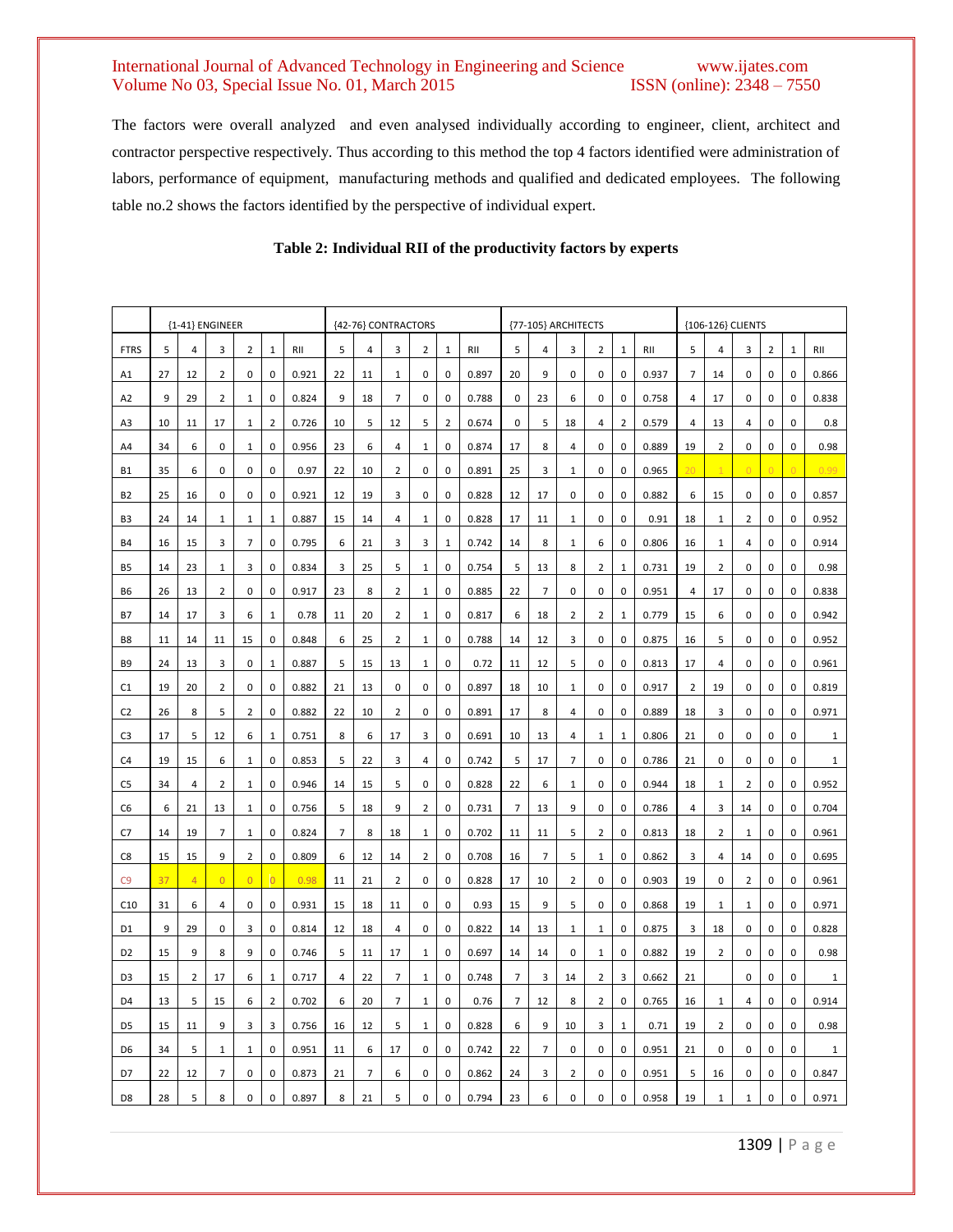# International Journal of Advanced Technology in Engineering and Science www.ijates.com<br>Volume No 03, Special Issue No. 01, March 2015 ISSN (online): 2348 – 7550 Volume No 03, Special Issue No. 01, March 2015

| D <sub>9</sub> | 11             | 12 | 12             | 6  | 0              | 0.736 | 9  | 17 | 7              | 1              | 0              | 0.777 | 15           | 5              | 6              | 3              | 0              | 0.82  | 7              | 14             | 0            | 0 | 0 | 0.866 |
|----------------|----------------|----|----------------|----|----------------|-------|----|----|----------------|----------------|----------------|-------|--------------|----------------|----------------|----------------|----------------|-------|----------------|----------------|--------------|---|---|-------|
| E1             | 34             | 6  | 1              | 0  | 0              | 0.96  | 25 | 9  | $\overline{0}$ | $\overline{0}$ | $\overline{0}$ | 0.92  | 21           | 7              | 0              | 1              | 0              | 0.931 | 19             | $\overline{2}$ | 0            | 0 | 0 | 0.98  |
| E <sub>2</sub> | 27             | 13 | 0              | 0  | 1              | 0.917 | 10 | 23 | 1              | 0              | 0              | 0.828 | 22           | 6              | 0              | 0              | 1              | 0.931 | 8              | 13             | 0            | 0 | 0 | 0.876 |
| E3             | 32             | 8  | 1              | 0  | 0              | 0.951 | 9  | 20 | 5              | 0              | 0              | 0.8   | 24           | 4              | $\mathbf{1}$   | 0              | 0              | 0.958 | 17             | 4              | 0            | 0 | 0 | 0.961 |
| E4             | 17             | 23 | 0              | 1  | 0              | 0.873 | 14 | 8  | 10             | 2              | 0              | 0.777 | 7            | 14             | 7              | 0              | 1              | 0.779 | 4              | 17             | 0            | 0 | 0 | 0.838 |
| E5             | 13             | 27 | 0              | 1  | 0              | 0.853 | 13 | 9  | 10             | 2              | 0              | 0.771 | 8            | 19             | 1              | 1              | 0              | 0.834 | 2              | 19             | 0            | 0 | 0 | 0.819 |
| E6             | 22             | 18 | 1              | 0  | 0              | 0.902 | 15 | 19 | 2              | $\mathbf{1}$   | 0              | 0.908 | 13           | 9              | 7              | 0              | 0              | 0.841 | 1              | 20             | 0            | 0 | 0 | 0.809 |
| E7             | 34             | 6  | 0              | 1  | 0              | 0.956 | 24 | 10 | 0              | 0              | 0              | 0.914 | 20           | 9              | 0              | 0              | 0              | 0.937 | 14             | 7              | 0            | 0 | 0 | 0.933 |
| E8             | 26             | 14 | 0              | 0  | 1              | 0.912 | 24 | 9  | 1              | 0              | 0              | 0.908 | 20           | 8              | $\mathbf{1}$   | 0              | 0              | 0.931 | 3              | 18             | 0            | 0 | 0 | 0.828 |
| E9             | 15             | 21 | 5              | 0  | 0              | 0.848 | 22 | 12 | 0              | 0              | 0              | 0.902 | 8            | 15             | 6              | 0              | 0              | 0.813 | 2              | 19             | 0            | 0 | 0 | 0.819 |
| E10            | 18             | 17 | 5              | 1  | 0              | 0.853 | 2  | 30 | 2              | 0              | 0              | 0.777 | 10           | 16             | 2              | 0              | 1              | 0.834 | 5              | 16             | 0            | 0 | 0 | 0.847 |
| E11            | 4              | 24 | 8              | 5  | 0              | 0.731 | 9  | 18 | 5              | 2              | 0              | 0.777 | 4            | 14             | 9              | 2              | 0              | 0.737 | 3              | 18             | 0            | 0 | 0 | 0.828 |
| E12            | 0              | 25 | 8              | 8  | 0              | 0.683 | 5  | 20 | 7              | 2              | 0              | 0.742 | 0            | 17             | 9              | 3              | 0              | 0.696 | 3              | 18             | 0            | 0 | 0 | 0.828 |
| E13            | 10             | 13 | 10             | 7  | 1              | 0.717 | 21 | 5  | 4              | 3              | $1\,$          | 0.822 | 12           | 14             | $\mathbf{1}$   | 2              | 0              | 0.848 | 5              | 16             | 0            | 0 | 0 | 0.847 |
| F1             | 37             | 2  | 0              | 1  | 1              | 0.956 | 23 | 10 | 1              | 0              | 0              | 0.902 | 25           | $\overline{4}$ | $\overline{0}$ | $\overline{0}$ | $\Omega$       | 0.972 | 14             | 7              | 0            | 0 | 0 | 0.933 |
| F <sub>2</sub> | 27             | 13 | 0              | 0  | 1              | 0.917 | 12 | 20 | 2              | 0              | 0              | 0.834 | 13           | 11             | 5              | 0              | 0              | 0.855 | 8              | 13             | 0            | 0 | 0 | 0.876 |
| F3             | 12             | 28 | 1              | 0  | 0              | 0.853 | 12 | 18 | 4              | 0              | 0              | 0.822 | 6            | 18             | 4              | 1              | 0              | 0.8   | 6              | 15             | 0            | 0 | 0 | 0.857 |
| F4             | 30             | 8  | 3              | 0  | 0              | 0.931 | 13 | 18 | 2              | 1              | 0              | 0.828 | 22           | 6              | 1              | 0              | 0              | 0.944 | 15             | 6              | 0            | 0 | 0 | 0.942 |
| F5             | 25             | 14 | 1              | 1  | 0              | 0.907 | 23 | 9  | 2              | 0              | 0              | 0.897 | 11           | 10             | 7              | 1              | 0              | 0.813 | 16             | 5              | 0            | 0 | 0 | 0.952 |
| G1             | 7              | 12 | 10             | 11 | 1              | 0.663 | 16 | 11 | 6              | 1              | 0              | 0.822 | 12           | 9              | 2              | 5              | 1              | 0.779 | 8              | 13             | 0            | 0 | 0 | 0.876 |
| G <sub>2</sub> | 1              | 15 | 4              | 19 | 2              | 0.57  | 7  | 16 | 7              | 3              | $\mathbf{1}$   | 0.725 | 13           | 9              | 0              | 4              | 3              | 0.772 | $\mathbf{1}$   | 20             | 0            | 0 | 0 | 0.809 |
| G3             | 1              | 16 | 8              | 13 | 3              | 0.595 | 1  | 12 | 4              | 17             | 0              | 0.565 | 5            | 16             | 4              | 3              | $\mathbf{1}$   | 0.744 | $\overline{2}$ | 19             | 0            | 0 | 0 | 0.819 |
| G4             | 3              | 16 | 9              | 9  | 4              | 0.624 | 6  | 8  | 7              | 13             | 0              | 0.622 | 3            | 18             | 2              | 3              | 3              | 0.703 | 2              | 19             | 0            | 0 | 0 | 0.819 |
| G5             | 4              | 14 | 5              | 16 | $\overline{2}$ | 0.609 | 6  | 13 | 12             | 3              | 0              | 0.708 | 4            | 13             | 7              | 4              | 1              | 0.703 | 2              | 19             | 0            | 0 | 0 | 0.819 |
| G6             | 4              | 14 | 8              | 13 | 2              | 0.624 | 5  | 15 | 11             | 3              | 0              | 0.708 | 8            | 12             | 5              | 3              | 1              | 0.758 | 3              | 18             | 0            | 0 | 0 | 0.828 |
| H1             | 29             | 7  | 2              | 3  | 0              | 0.902 | 12 | 19 | $\overline{2}$ | 1              | 0              | 0.822 | 19           | 9              | 0              | 1              | 0              | 0.917 | 17             | 4              | 0            | 0 | 0 | 0.961 |
| H <sub>2</sub> | 25             | 12 | 2              | 2  | 0              | 0.892 | 8  | 24 | 2              | 0              | 0              | 0.811 | 13           | 11             | 4              | 1              | 0              | 0.848 | 18             | 3              | 0            | 0 | 0 | 0.971 |
| H <sub>3</sub> | 4              | 19 | 4              | 14 | 0              | 0.663 | 8  | 22 | 3              | 1              | 0              | 0.794 | 5            | 16             | 3              | 5              | 0              | 0.744 | 7              | 14             | 0            | 0 | 0 | 0.866 |
| 1              | 0              | 21 | 3              | 15 | $\overline{2}$ | 0.609 | 15 | 12 | 4              | 3              | 0              | 0.805 | $\mathbf{1}$ | 12             | $\overline{7}$ | 8              | $\mathbf{1}$   | 0.627 | $\overline{2}$ | 19             | 0            | 0 | 0 | 0.819 |
| 12             | 0              | 23 | 11             | 5  | $\overline{2}$ | 0.668 | 5  | 24 | 5              | 0              | 0              | 0.777 | $\mathbf{1}$ | 9              | $\overline{7}$ | 9              | 3              | 0.572 | $\overline{2}$ | 19             | 0            | 0 | 0 | 0.819 |
| 13             | 6              | 16 | 12             | 6  | $\mathbf{1}$   | 0.697 | 10 | 21 | $\overline{2}$ | $\mathbf{1}$   | 0              | 0.811 | $\mathbf{1}$ | 7              | 8              | 12             | $\mathbf{1}$   | 0.565 | 4              | 17             | 0            | 0 | 0 | 0.838 |
| 14             | 3              | 18 | 10             | 8  | $\overline{2}$ | 0.658 | 18 | 8  | 5              | 2              | $\mathbf{1}$   | 0.811 | 6            | 8              | 7              | 7              | $\mathbf{1}$   | 0.675 | 0              | 21             | 0            | 0 | 0 | 0.8   |
| 15             | $\mathbf{1}$   | 14 | 7              | 15 | 4              | 0.565 | 8  | 18 | 6              | $\mathbf{1}$   | $\mathbf{1}$   | 0.76  | $\mathbf{1}$ | 11             | 6              | 9              | $\overline{2}$ | 0.6   | 0              | 21             | 0            | 0 | 0 | 0.8   |
| 16             | 4              | 14 | 0              | 15 | 8              | 0.556 | 7  | 3  | 18             | 3              | 3              | 0.628 | 4            | 6              | 5              | 7              | 7              | 0.551 | $\mathbf{1}$   | 20             | 0            | 0 | 0 | 0.809 |
| 17             | $\overline{2}$ | 13 | 3              | 16 | 7              | 0.536 | 8  | 12 | 6              | 6              | $\overline{2}$ | 0.685 | 3            | 8              | 4              | 8              | 6              | 0.558 | $\mathbf{1}$   | 19             | $\mathbf{1}$ | 0 | 0 | 0.8   |
| 18             | 3              | 14 | $\overline{2}$ | 17 | 5              | 0.565 | 8  | 9  | 9              | 7              | $\mathbf{1}$   | 0.674 | 4            | 8              | 6              | 8              | 3              | 0.613 | $\mathbf{1}$   | 19             | $\mathbf{1}$ | 0 | 0 | 0.8   |
| 19             | $\mathbf{1}$   | 14 | 6              | 15 | 5              | 0.556 | 5  | 9  | 13             | 6              | $\mathbf{1}$   | 0.645 | 5            | $\overline{7}$ | 4              | 12             | $\mathbf{1}$   | 0.62  | $\mathbf{1}$   | 19             | $\mathbf{1}$ | 0 | 0 | 0.8   |

Thus the top overall factors and individual factor according to engineer, client, architect and contractors were identified and then it was cross verified.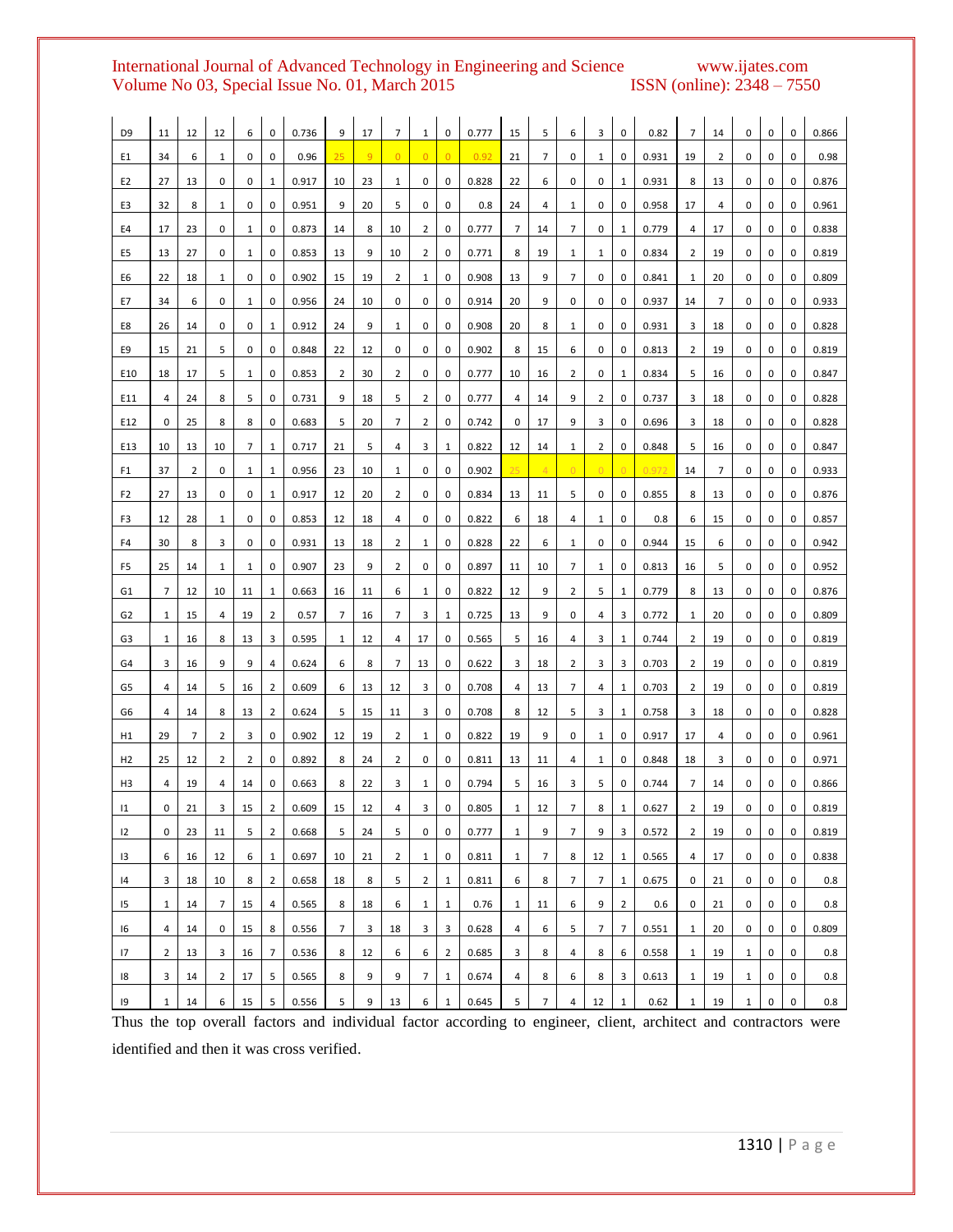#### **IV. CONCLUSION**

In today's world, the construction sector is rated as one of the key sectors. It helps in developing and achieving the goal of society. Study and knowledge of construction productivity are very important since they eliminate the losses to the governing agencies and also influence the economics of the construction industry. Prior knowledge of construction productivity during construction can save money and time. Investments for these projects are very high and because of the complexity in construction, various factors can highly affect overall productivity, thus the project can end up adding even more time and money in order to be completed. This research is intended to identify the causes of probable factors affecting construction productivity in industry.

Now defy the complex nature of construction activities and the presence of several contents of questionnaire of outside the control of management, the models and the underlying implications can help construction personnel to achieve improved productivity rates on sites; i.e. to ensure favourable factors for achieving optimal productivity, keeping costs within budget, completing projects on time and ultimately helping contractors to run their business profitably.

#### **V. RECOMENDATIONS**

1. Administration of labors must be proper- Labors must be be managed properly. At sites safety instructions must be provided to them for their well being.

2. Proper working of equipments- Every equipment must be checked on regular basis and record should be maintained for them.

3. Dedicated employees- It must be ensured that dedicated and knowledgeable employees must be recruited at site.

4. Manufacturing methods- Mordernized equipments must be used as much as possibl to reduce time and cost of construction.

#### **REFERENCES**

[1] MistrySoham, Bhatt Rajiv (2013), "*Critical Factors Affecting Labour Productivity In Construction Projects: Case Study Of South Gujarat Region Of India*" ,International Journal of Engineering and Advanced Technology (IJEAT) ISSN: 2249 – 8958, Volume-2, Issue-4, April 2013.

[2] Mohamed S. Abdel-Wahab , Andrew R.J. Dainty , Stephen G. Ison, "*A review of the relationship between skills and productivity in construction*"**,** Department of Civil and Building Engineering, Loughborough University, Loughborough, LE11 3TU, UK.

[3] Sardar Durdyev, Syuhaida Ismail, and Nooh Abu Bakar(2013), "*Construction Productivity in Turkmenistan: Survey of the Constraining Factors*" International Journal of e-Education, e-Business, e-Management and e-Learning, Vol. 3, No. 1

[4] Ibrahim Mahamid1\*, A. Al-Ghonamy<sup>1</sup>, M. Aichouni<sup>1</sup>,<sup>1</sup>Mohamed Binladen. "Major Factors Influencing *Employee Productivity in the KSA Public Construction Projects*", Research Chair on Quality and Productivity